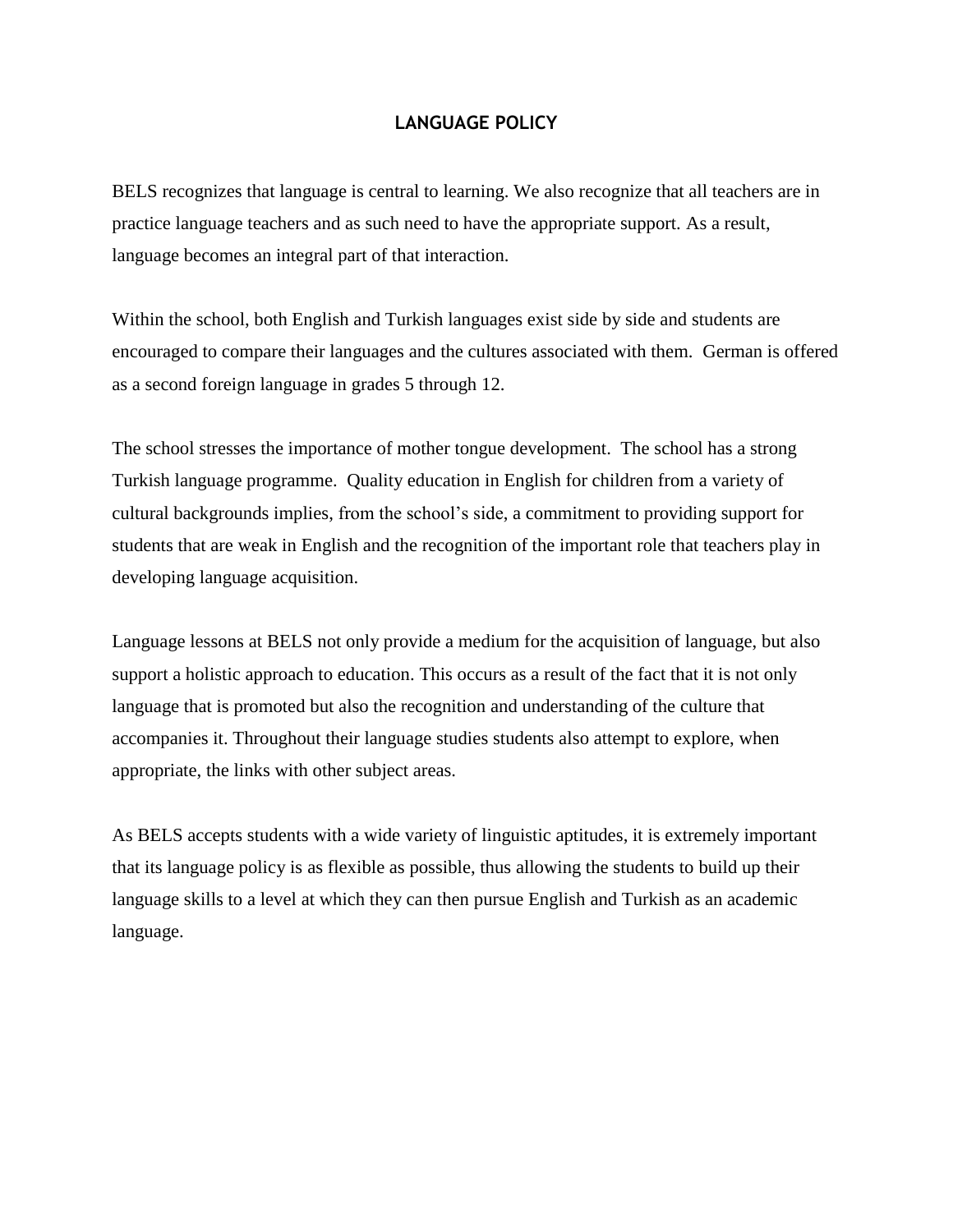## **Current Language Courses:**

**Language (PYP), Language and Literature (MYP), First Language** and **Literature (IGCSE) and Language A(DP)** indicate that the language is taught in a way appropriate for students:

- for whom that language is their mother tongue
- as one of their mother tongues
- who have reached native or near native competency in the language

English and Turkish are taught as Language A.

**Language Acquisition** indicates that the language is taught in a way appropriate for students:

- for whom that language is not their mother tongue
- in the DP, IGCSE, Preparation classes and Middle school, German is taught. In elementary and middle school, English is taught.
- the classes are taught in the target language.

**Preparation Class English (Prep Year)** prepares students for competency in first language courses in the IGCSE and IBDP. Through intensive English studies students are expected to develop a near-native skill level in English. The vast majority of our students enter the school at the end of grade 8. They take the one year English Preparation programme before starting their IGCSE courses. Students in Preparation classes also have the opportunity to practice spoken English within their club activities. English is the language of instruction for Math and Science and some club activities.

## **Standard Forms of Language**

Students should be exposed to the language and culture of different countries. It is necessary for students to appreciate the different forms of a language. Teachers will point out differences in expression or spelling of a language where appropriate. The guiding rule is uniformity of use within a given document. British and American English are both equally accepted as standard forms of English throughout the school.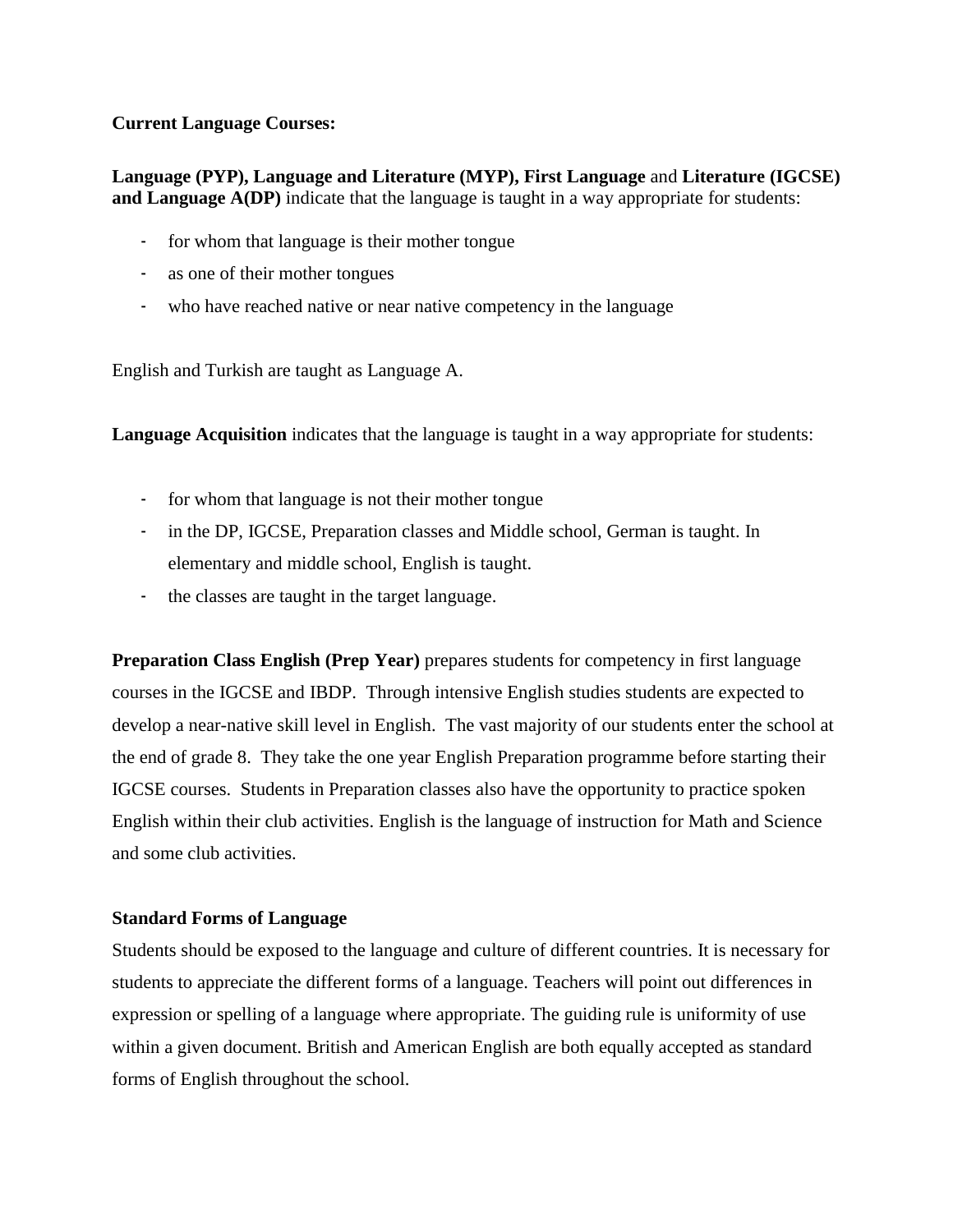### **Handwriting**

The elementary school follows the Ministry of National Education regulations on teaching handwriting. Students produce a variety of different forms of handwriting dependent on previous school experience. In the middle and high school, all forms of handwriting are acceptable, provided that the writing is neat and legible.

### **Languages of Instruction**

English and Turkish are the languages of instruction throughout the school. To experience success in other areas students need to have a high competency within these languages. Language lessons have an obvious role to play in teaching and reinforcing language skills needed in other mainstream subjects. However, subject teachers are also language teachers and should be developing students' language skills. It is especially important to take into account those language skills required in their particular subject area(s). In addition to this, teachers are responsible for adapting their materials and teaching styles to take into account the needs of students who are not native speakers. Subject teachers are encouraged to correct mistakes in the language of instruction as well as content of written work and to provide missing vocabulary where appropriate.

Teachers should encourage students to only speak the language of instruction in the class. The school also encourages teachers who teach in English to use English for the extracurricular activities or in any casual conversation outside of class at school. This is designed to support further English language development for academic success.

## **Language Courses Offered by the School**

English and Turkish, are the languages of instruction throughout the school. It is the goal of the school for students to obtain fluency in both languages by the end of middle school. Prep students are expected to be near fluent in English by the end of Prep year. All students in grades 9 through 12 take first language Turkish and English. All math and science courses taught in English at all levels.

All students are required to learn an additional foreign language at the school. The school currently offers German as a second foreign language from grade 5.